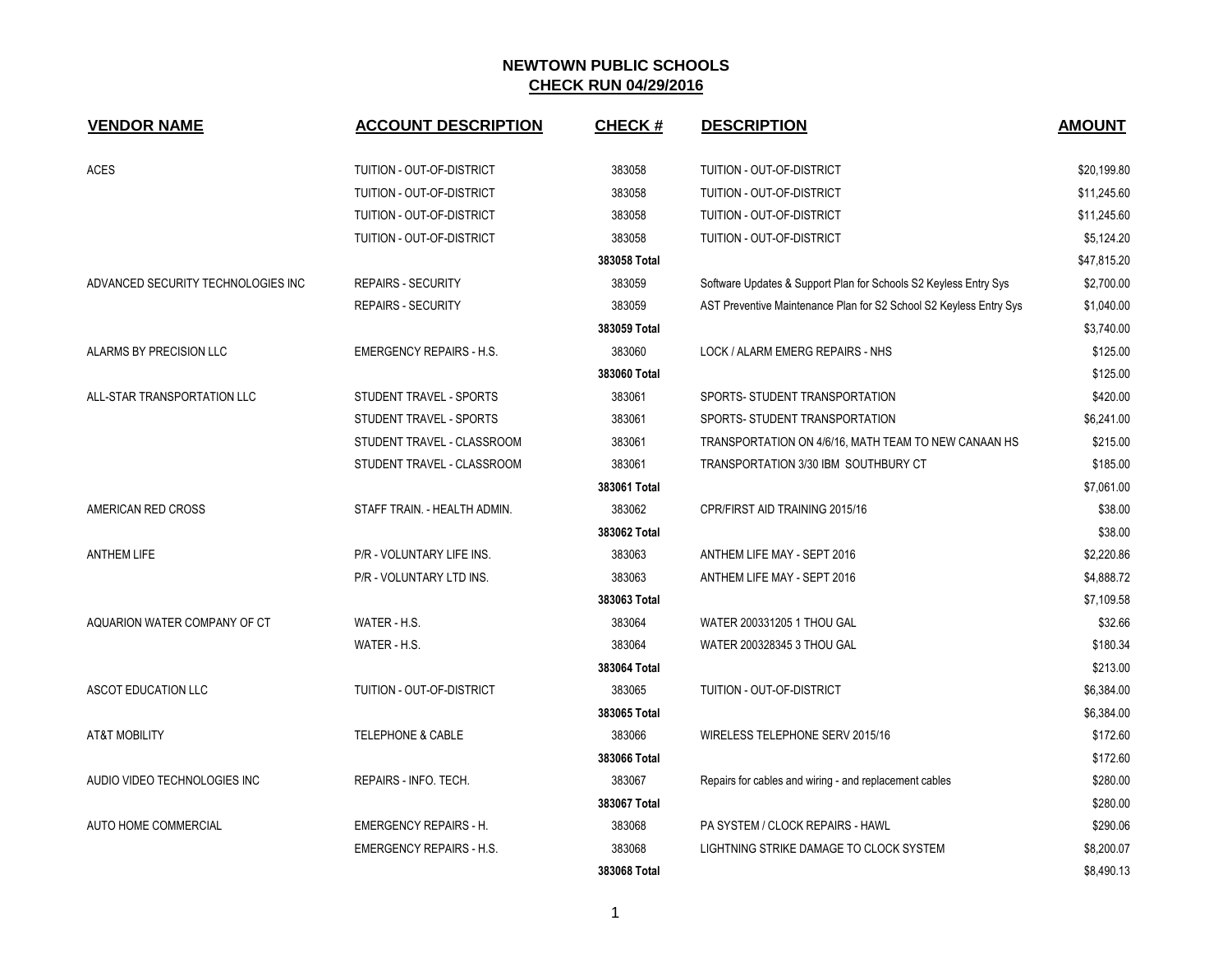| <b>VENDOR NAME</b>                  | <b>ACCOUNT DESCRIPTION</b>       | <b>CHECK#</b> | <b>DESCRIPTION</b>                              | <b>AMOUNT</b> |
|-------------------------------------|----------------------------------|---------------|-------------------------------------------------|---------------|
| BERCHEM, MOSES & DEVLIN, P.C.       | PROF. SERV. - SP. ED. LEGAL      | 383069        | SERV SPEC ED MARCH 2016                         | \$38,110.48   |
|                                     |                                  | 383069 Total  |                                                 | \$38,110.48   |
| BLUE LABEL POWER INC.               | REPAIRS - INFO. TECH.            | 383070        | Batteries, chargers -                           | \$174.75      |
|                                     |                                  | 383070 Total  |                                                 | \$174.75      |
| <b>CHRIS BRAY</b>                   | STAFF TRAIN. - CLASSROOM         | 383071        | NEW ENGLAND WREST, CHAMP, HOTEL/REG             | \$479.34      |
|                                     | STAFF TRAVEL - CLASSROOM         | 383071        | <b>TRAVEL WRESTLING MARCH 2016</b>              | \$145.80      |
|                                     |                                  | 383071 Total  |                                                 | \$625.14      |
| BREWSTER PAINT & DECORATING CENTER  | <b>B&amp;G SUPPLIES - MAINT.</b> | 383072        | PAINT / SUPPLIES TO PAINT NURSES OFFICE - RIS   | \$168.70      |
|                                     |                                  | 383072 Total  |                                                 | \$168.70      |
| BROOKS ENVIRONMENTAL CONSULTING LLC | PROF. SERV. - B. & G.            | 383073        | MOLD TESTING C19/C22 - NMS                      | \$1,440.00    |
|                                     |                                  | 383073 Total  |                                                 | \$1,440.00    |
| <b>BUG BUSTER INC.</b>              | <b>B&amp;G CONTRACTED SERV.</b>  | 383074        | MONTHLY PEST CONTROL - ALL SCHOOLS (2015-2016)  | \$79.44       |
|                                     | <b>B&amp;G CONTRACTED SERV.</b>  | 383074        | MONTHLY PEST CONTROL - ALL SCHOOLS (2015-2016)  | \$80.81       |
|                                     | <b>B&amp;G CONTRACTED SERV.</b>  | 383074        | MONTHLY PEST CONTROL - ALL SCHOOLS (2015-2016)  | \$80.81       |
|                                     | <b>B&amp;G CONTRACTED SERV.</b>  | 383074        | MONTHLY PEST CONTROL - ALL SCHOOLS (2015-2016)  | \$79.44       |
|                                     | <b>B&amp;G CONTRACTED SERV.</b>  | 383074        | MONTHLY PEST CONTROL - ALL SCHOOLS (2015-2016)  | \$81.71       |
|                                     | <b>B&amp;G CONTRACTED SERV.</b>  | 383074        | MONTHLY PEST CONTROL - ALL SCHOOLS (2015-2016)  | \$81.71       |
|                                     | <b>B&amp;G CONTRACTED SERV.</b>  | 383074        | MONTHLY PEST CONTROL - ALL SCHOOLS (2015-2016)  | \$87.99       |
|                                     |                                  | 383074 Total  |                                                 | \$571.91      |
| C-CO TECHNOLOGY INC.                | CONTRACTED SERV. - INFO. TECH.   | 383075        | Additional drops at NHS - Proposal NHS-04062016 | \$2,640.00    |
|                                     |                                  | 383075 Total  |                                                 | \$2,640.00    |
| CANON SOLUTIONS AMERICA INC.        | COPIER RENTAL - CLASSROOM        | 383076        | UNIT COST FOR COLOR COPIER 2015/16 H/S          | \$542.05      |
|                                     | COPIER RENTAL - BUS. SERV.       | 383076        | UNIT COST FOR COLOR COPIER 2015/16 C/O          | \$1,535.75    |
|                                     |                                  | 383076 Total  |                                                 | \$2,077.80    |
| <b>CAS TREASURER</b>                | OFF. SUPPLIES - ADMIN.           | 383077        | Banquet Reservations for Scholar Leaders.       | \$320.00      |
|                                     |                                  | 383077 Total  |                                                 | \$320.00      |
| CONN JUNIOR REPUBLIC INC            | TUITION - OUT-OF-DISTRICT        | 383078        | TUITION - OUT-OF-DISTRICT                       | \$2,938.85    |
|                                     | TUITION - OUT-OF-DISTRICT        | 383078        | <b>TUITION - OUT-OF-DISTRICT</b>                | \$3,918.46    |
|                                     | TUITION - OUT-OF-DISTRICT        | 383078        | TUITION - OUT-OF-DISTRICT                       | \$50.00       |
|                                     |                                  | 383078 Total  |                                                 | \$6,907.31    |
| CONNEC-TO-TALK                      | PROF. SERV. - PSYCH/MED. EVAL.   | 383079        | PROF. SERV. - PSYCH/MED. EVAL.                  | \$544.50      |
|                                     |                                  | 383079 Total  |                                                 | \$544.50      |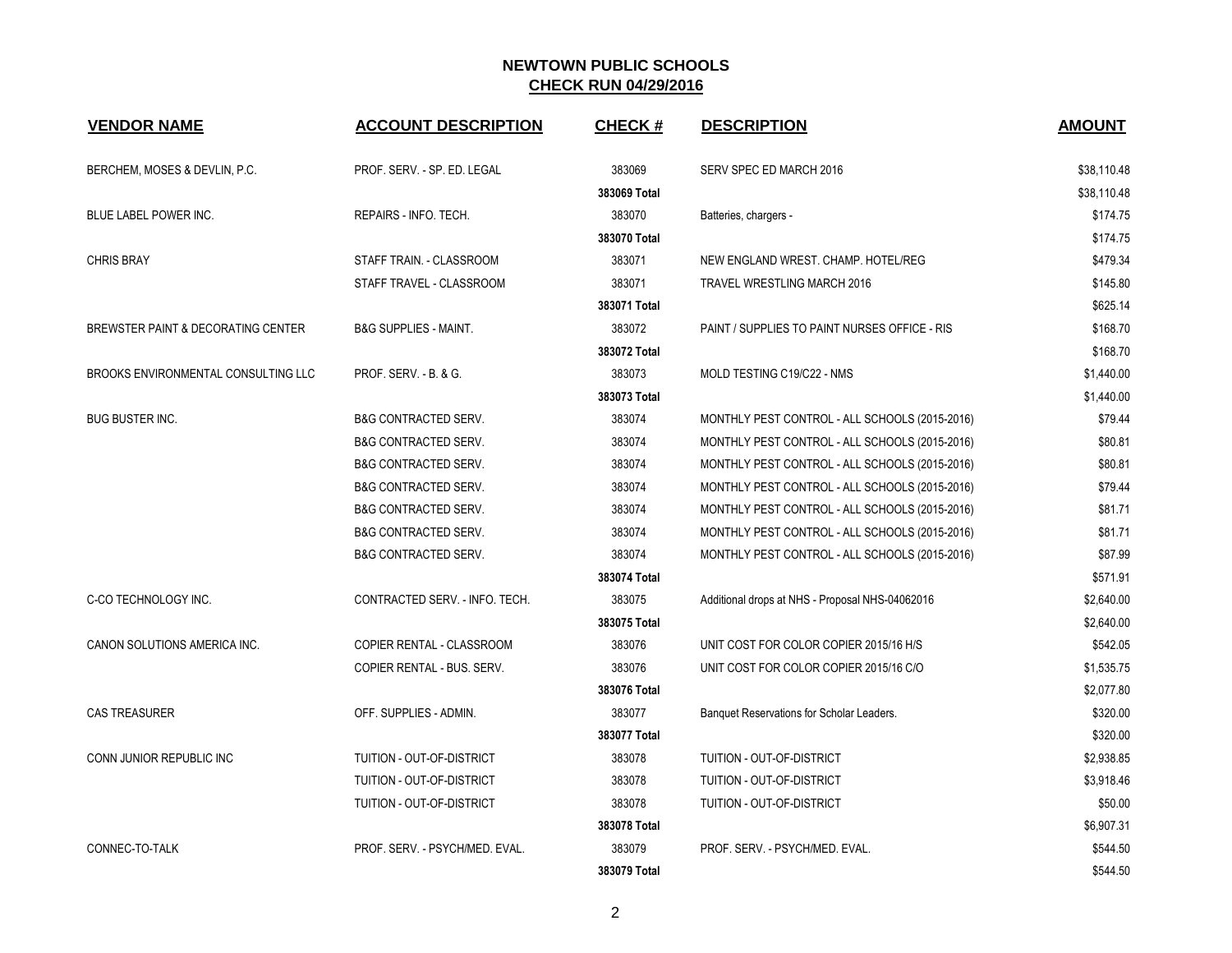| <b>VENDOR NAME</b>              | <b>ACCOUNT DESCRIPTION</b>          | <b>CHECK#</b> | <b>DESCRIPTION</b>                                  | <b>AMOUNT</b> |
|---------------------------------|-------------------------------------|---------------|-----------------------------------------------------|---------------|
| <b>NANCY CONRON</b>             | STAFF TRAVEL - STAFF DEVELOP.       | 383080        | TRAVEL ESL SERV MARCH 2016                          | \$102.92      |
|                                 |                                     | 383080 Total  |                                                     | \$102.92      |
| ROSS COSTANZO                   | STAFF TRAVEL - PUPIL SERV.          | 383081        | TRAVEL 03/28 - 04/05/16 JOB COACH                   | \$52.27       |
|                                 |                                     | 383081 Total  |                                                     | \$52.27       |
| CREC                            | TUITION - OUT-OF-DISTRICT           | 383082        | TUITION - OUT-OF-DISTRICT                           | \$776.00      |
|                                 | PROF. SERV. - SP/HEAR.              | 383082        | PROF. SERV. - SP/HEAR.                              | \$940.80      |
|                                 | REPAIRS - SP/HEAR.                  | 383082        | REPAIRS - SP/HEAR.                                  | \$1,828.40    |
|                                 |                                     | 383082 Total  |                                                     | \$3,545.20    |
| EAST RIVER ENERGY INC.          | FUEL OIL - S.H.                     | 383083        | OIL 17827D 2000.0 GAL                               | \$5,980.00    |
|                                 | FUEL OIL - M.G.                     | 383083        | OIL 5037H 1700.0 GAL                                | \$3,790.01    |
|                                 |                                     | 383083 Total  |                                                     | \$9,770.01    |
| <b>EDUCATION CONNECTION</b>     | TRANS. - OUT-OF-DISTRICT            | 383084        | <b>TRANSP MARCH 2016</b>                            | \$17,038.00   |
|                                 |                                     | 383084 Total  |                                                     | \$17,038.00   |
| EDUCATION CONNECTION            | BEHAVIORAL THERAP. - SP. ED. PREK-8 | 383085        | FOR BEHAVIORAL THERAPY SERV                         | \$1,814.21    |
|                                 |                                     | 383085 Total  |                                                     | \$1,814.21    |
| FOLLETT SCHOOL SOLUTIONS INC.   | <b>TEXTBOOKS - WORLD LANG.</b>      | 383086        | 40 AP SPANISH TEXTBOOKS, 30 AP FRENCH TEXTBOOKS     | \$1,174.60    |
|                                 |                                     | 383086 Total  |                                                     | \$1,174.60    |
| FOLLETT SCHOOL SOLUTIONS INC.   | <b>TEXTBOOKS - ENGLISH</b>          | 383087        | 9780451527127 TEMPEST (NEW HARDCOVER)               | \$463.80      |
|                                 | <b>TEXTBOOKS - ENGLISH</b>          | 383087        | 9781416500339 OEDIPUS (NEW HARDCOVER)               | \$652.80      |
|                                 |                                     | 383087 Total  |                                                     | \$1,116.60    |
| <b>FRONTIER</b>                 | <b>TELEPHONE &amp; CABLE</b>        | 383088        | TELEPHONE SERV 2015/16                              | \$1.30        |
|                                 |                                     | 383088 Total  |                                                     | \$1.30        |
| DR. JOHN GELINAS                | PROF. SERV. - PSYCH/MED. EVAL.      | 383089        | PSY CONSULTATION REPORT 04/14/16                    | \$1,150.00    |
|                                 |                                     | 383089 Total  |                                                     | \$1,150.00    |
| <b>PRIVATE</b>                  | TUITION - OUT-OF-DISTRICT           | 383090        | TUITION - OUT-OF-DISTRICT                           | \$10,000.00   |
|                                 |                                     | 383090 Total  |                                                     | \$10,000.00   |
| STEPHANIE GREAVES               | STAFF TRAVEL - PUPIL SERV.          | 383091        | <b>TRAVEL MARCH 2016</b>                            | \$27.26       |
|                                 |                                     | 383091 Total  |                                                     | \$27.26       |
| HI-TECH MOBILE WASH             | <b>B&amp;G CONTRACTED SERV.</b>     | 383092        | ANNUAL DEGREASING / CLEANING OF KITCHEN EXHAUST SYS | \$5,000.00    |
|                                 |                                     | 383092 Total  |                                                     | \$5,000.00    |
| HUGH'S MECHANICAL EQUIPMENT LLC | <b>EMERGENCY REPAIRS - H.S.</b>     | 383093        | VEEDER ROOT TANK MONITORING SYSTEM MALFUNCTION      | \$599.25      |
|                                 |                                     | 383093 Total  |                                                     | \$599.25      |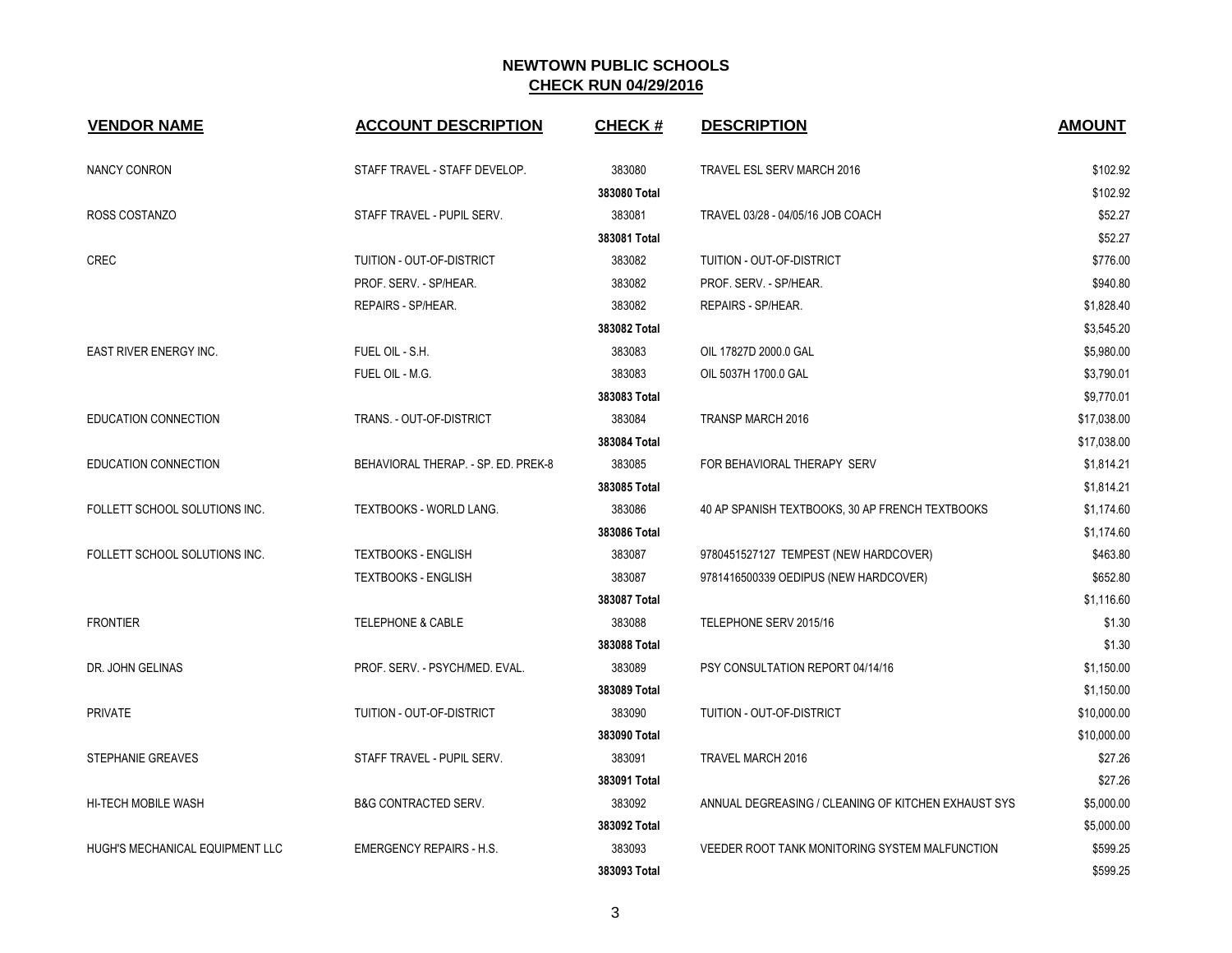| <b>VENDOR NAME</b>                    | <b>ACCOUNT DESCRIPTION</b>        | <b>CHECK#</b> | <b>DESCRIPTION</b>                              | <b>AMOUNT</b> |
|---------------------------------------|-----------------------------------|---------------|-------------------------------------------------|---------------|
| <b>INTEGRITY PIANO SERVICE</b>        | <b>REPAIRS - MUSIC</b>            | 383094        | Fine tuning to A-440 std pitch (sch             | \$135.00      |
|                                       |                                   | 383094 Total  |                                                 | \$135.00      |
| LEAHY'S FUELS INC.                    | PROPANE & NATURAL GAS - H.S.      | 383095        | PROPANE 97208G 675.2 UNIS                       | \$1,006.05    |
|                                       |                                   | 383095 Total  |                                                 | \$1,006.05    |
| MANKA CONSTRUCTION & REMOLDING LLC    | <b>EMERGENCY REPAIRS - M.S.</b>   | 383096        | RELOCATE WINDOW AC UNIT FOR SPECIAL NEEDS CHILD | \$90.00       |
|                                       |                                   | 383096 Total  |                                                 | \$90.00       |
| MOBILE MINI, INC.                     | <b>EQUIP RENTAL - SPORTS</b>      | 383097        | <b>RENTAL CONTAINERS</b>                        | \$95.00       |
|                                       | EQUIP RENTAL - SPORTS             | 383097        | <b>RENTAL CONTAINERS</b>                        | \$75.00       |
|                                       | EQUIP RENTAL - SPORTS             | 383097        | RENTAL CONTAINERS                               | \$75.00       |
|                                       |                                   | 383097 Total  |                                                 | \$245.00      |
| MUSIC & ARTS CENTER, INC.             | <b>REPAIRS - MUSIC</b>            | 383098        | For repairs throughout the school year.         | \$102.50      |
|                                       |                                   | 383098 Total  |                                                 | \$102.50      |
| <b>NCS PEARSON INC.</b>               | INSTR. SUPPLIES - PSYCH.          | 383099        | WIAT-111 ENHANCED RECORD FORM 015898482X        | \$163.00      |
|                                       | INSTR. SUPPLIES - PSYCH.          | 383099        | <b>SHIPPING</b>                                 | \$10.00       |
|                                       |                                   | 383099 Total  |                                                 | \$173.00      |
| NEW ENGLAND FITNESS DISTRIBUTORS INC. | REPAIRS - P.E.                    | 383100        | <b>TREADMILL REPAIRS</b>                        | \$723.00      |
|                                       |                                   | 383100 Total  |                                                 | \$723.00      |
| NEWTOWN CULINARY                      | INSTR. SUPPLIES - CLASSROOM       | 383101        | SUMMER EMPLOYMENT WORKSHOP                      | \$150.00      |
|                                       |                                   | 383101 Total  |                                                 | \$150.00      |
| NEWTOWN ROTARY CLUB, INC.             | CONTRACTED SERV. - SUPER.         | 383102        | <b>STUDENTS OF MONTH</b>                        | \$275.00      |
|                                       | CONTRACTED SERV. - SUPER.         | 383102        | STUDENT OF THE MONTH MEALS                      | \$25.00       |
|                                       |                                   | 383102 Total  |                                                 | \$300.00      |
| OTIS ELEVATOR COMPANY                 | <b>B&amp;G CONTRACTED SERV.</b>   | 383103        | ELEVATOR SVC CONTRACT - HAWL / RIS 2015-2016    | \$274.01      |
|                                       |                                   | 383103 Total  |                                                 | \$274.01      |
| MARK J. POMPANO                       | STAFF TRAVEL - SECURITY           | 383104        | TRAVEL MARCH & APRIL 2016                       | \$233.28      |
|                                       |                                   | 383104 Total  |                                                 | \$233.28      |
| PSAT/NMSQT                            | CONTRACTED SERV. - GUIDANCE       | 383105        | PSAT 8/9 Tests - Middle School Gifted Adm.      | \$360.00      |
|                                       |                                   | 383105 Total  |                                                 | \$360.00      |
| THE READING & WRITING PROJECT         | CONTRACTED SERV. - STAFF DEVELOP. | 383106        | Invoice # RWP 5008144 Dev. Day with Leah Bragin | \$4,131.43    |
|                                       |                                   | 383106 Total  |                                                 | \$4,131.43    |
| <b>RICCIO LANDSCAPING LLC</b>         | B. & G. REPAIRS - RIS.            | 383107        | REMOVAL OF DOWNED TREE - RIS                    | \$1,910.00    |
|                                       |                                   | 383107 Total  |                                                 | \$1,910.00    |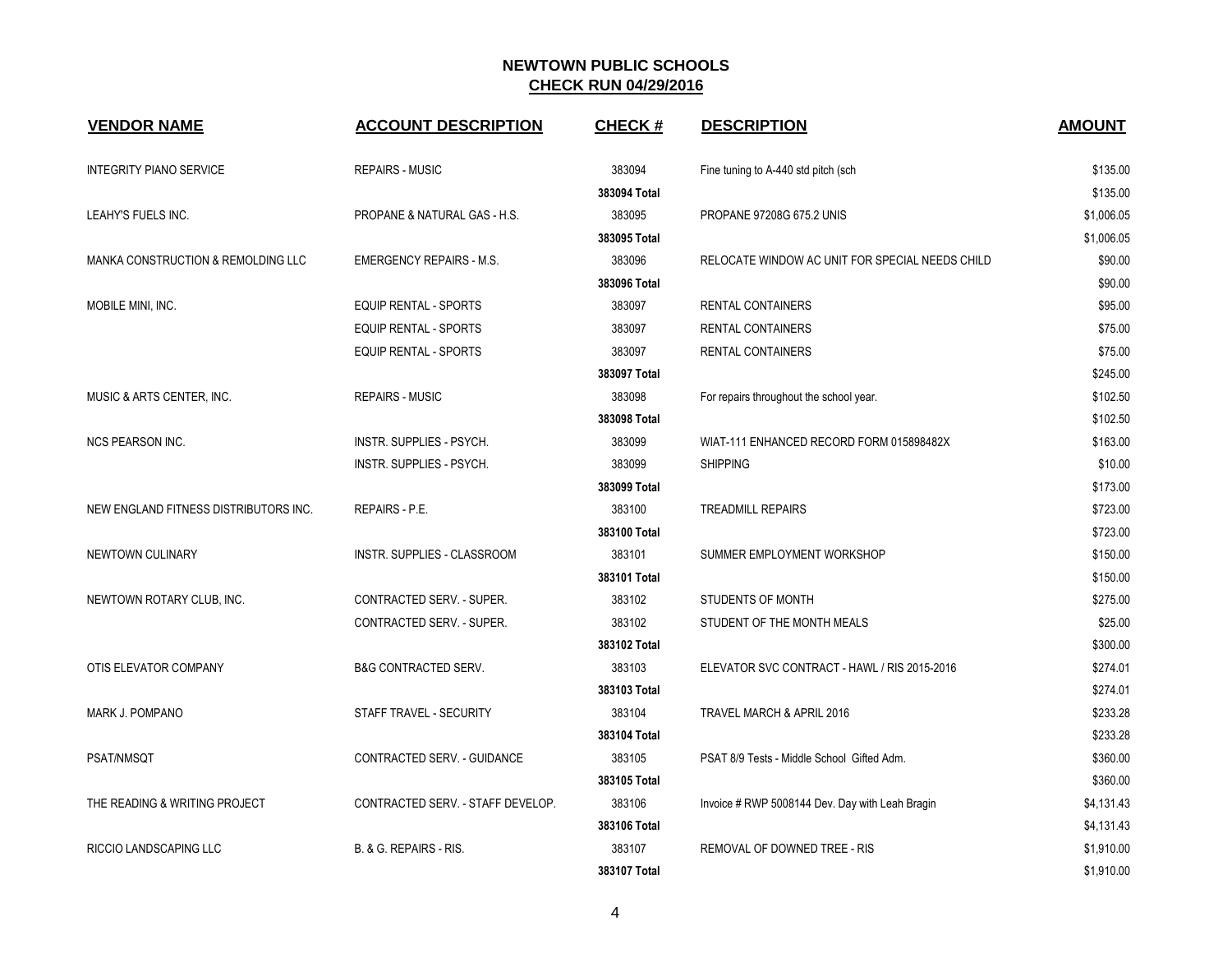| <b>VENDOR NAME</b>              | <b>ACCOUNT DESCRIPTION</b>        | <b>CHECK#</b> | <b>DESCRIPTION</b>                           | <b>AMOUNT</b> |
|---------------------------------|-----------------------------------|---------------|----------------------------------------------|---------------|
| SCHOOLDUDE.COM INC              | <b>B&amp;G CONTRACTED SERV.</b>   | 383108        | MAINT WORK ORDER SYSTEM SUBSCRIPTION RENEWAL | \$4,685.00    |
|                                 |                                   | 383108 Total  |                                              | \$4,685.00    |
| SOUTHBURY PRINTING CENTRE, INC. | OFF. SUPPLIES - PUPIL SERV.       | 383109        | SIGNATURE SELF INKING STAMP                  | \$28.88       |
|                                 |                                   | 383109 Total  |                                              | \$28.88       |
| SPC SCHOOL PUBLICATIONS COMPANY | PRINTING - ENGLISH                | 383110        | 200 COPIES 12 PAGES                          | \$725.00      |
|                                 |                                   | 383110 Total  |                                              | \$725.00      |
| STATE OF CONNECTICUT            | PROF. SERV. - B. & G.             | 383111        | BOILER INSPECTIONS - HAWL / MG / RIS         | \$640.00      |
| STATE OF CONNECTICUT            | <b>PROF. SERV. - B. &amp; G.</b>  | 383111        | BOILER INSPECTIONS - HAWL / MG / RIS         | \$240.00      |
|                                 |                                   | 383111 Total  |                                              | \$880.00      |
| <b>SUPPLYWORKS</b>              | B. & G. REPAIRS - H.S.            | 383112        | REPAIR PARTS FOR EYEWASH STATIONS - NHS      | \$282.90      |
|                                 | B. & G. REPAIRS - H.S.            | 383112        | REPAIR PARTS FOR EYEWASH STATIONS - NHS      | (\$128.94)    |
|                                 |                                   | 383112 Total  |                                              | \$153.96      |
| TAX COLLECTOR NEWTOWN           | WATER - RIS.                      | 383113        | <b>WATER USE RIS</b>                         | \$1,628.30    |
|                                 | SEWER OPERATION & MAINT.          | 383113        | <b>SEWER USE RIS</b>                         | \$1,283.53    |
|                                 |                                   | 383113 Total  |                                              | \$2,911.83    |
| DIMITRI THORNTON                | STAFF TRAVEL - PUPIL SERV.        | 383114        | <b>TRAVEL JAN 2016 - APRIL 2016</b>          | \$24.95       |
|                                 |                                   | 383114 Total  |                                              | \$24.95       |
| THYSSENKRUPP ELEVATOR CORP      | <b>B. &amp; G. REPAIRS - S.H.</b> | 383115        | ELEVATOR KEY SWITCH REPLACE - SH             | \$750.00      |
|                                 |                                   | 383115 Total  |                                              | \$750.00      |
| TRI-LIFT INC.                   | <b>B&amp;G CONTRACTED SERV.</b>   | 383116        | PREV MAINT ON WAREHOUSE FORKLIFT             | \$126.21      |
|                                 |                                   | 383116 Total  |                                              | \$126.21      |
| WATER SPECIALTIES COMPANY       | <b>EMERGENCY REPAIRS - H.S.</b>   | 383117        | BACKFLOW FOR SPRINKLERS FROZE AND BROKE      | \$209.70      |
|                                 | <b>EMERGENCY REPAIRS - H.S.</b>   | 383117        | AK 909 HOSE                                  | \$136.35      |
|                                 | <b>EMERGENCY REPAIRS - H.S.</b>   | 383117        | <b>FREIGHT</b>                               | \$12.69       |
|                                 |                                   | 383117 Total  |                                              | \$358.74      |
| WESTERN PSYCHOLOGICAL SERVICES  | INSTR. SUPPLIES - PSYCH.          | 383118        | PARENTS OR CAREGIVERS QUESTIONNAIRE          | \$97.50       |
|                                 | INSTR. SUPPLIES - PSYCH.          | 383118        | <b>SHIPPING</b>                              | \$9.75        |
|                                 |                                   | 383118 Total  |                                              | \$107.25      |
| WIND RIVER ENVIRONMENTAL LLC    | <b>B&amp;G CONTRACTED SERV.</b>   | 383119        | PUMP INSIDE GREASE TRAP                      | \$500.00      |
|                                 | <b>B&amp;G CONTRACTED SERV.</b>   | 383119        | PUMP INSIDE GREASE TRAP                      | \$155.94      |
|                                 |                                   | 383119 Total  |                                              | \$655.94      |